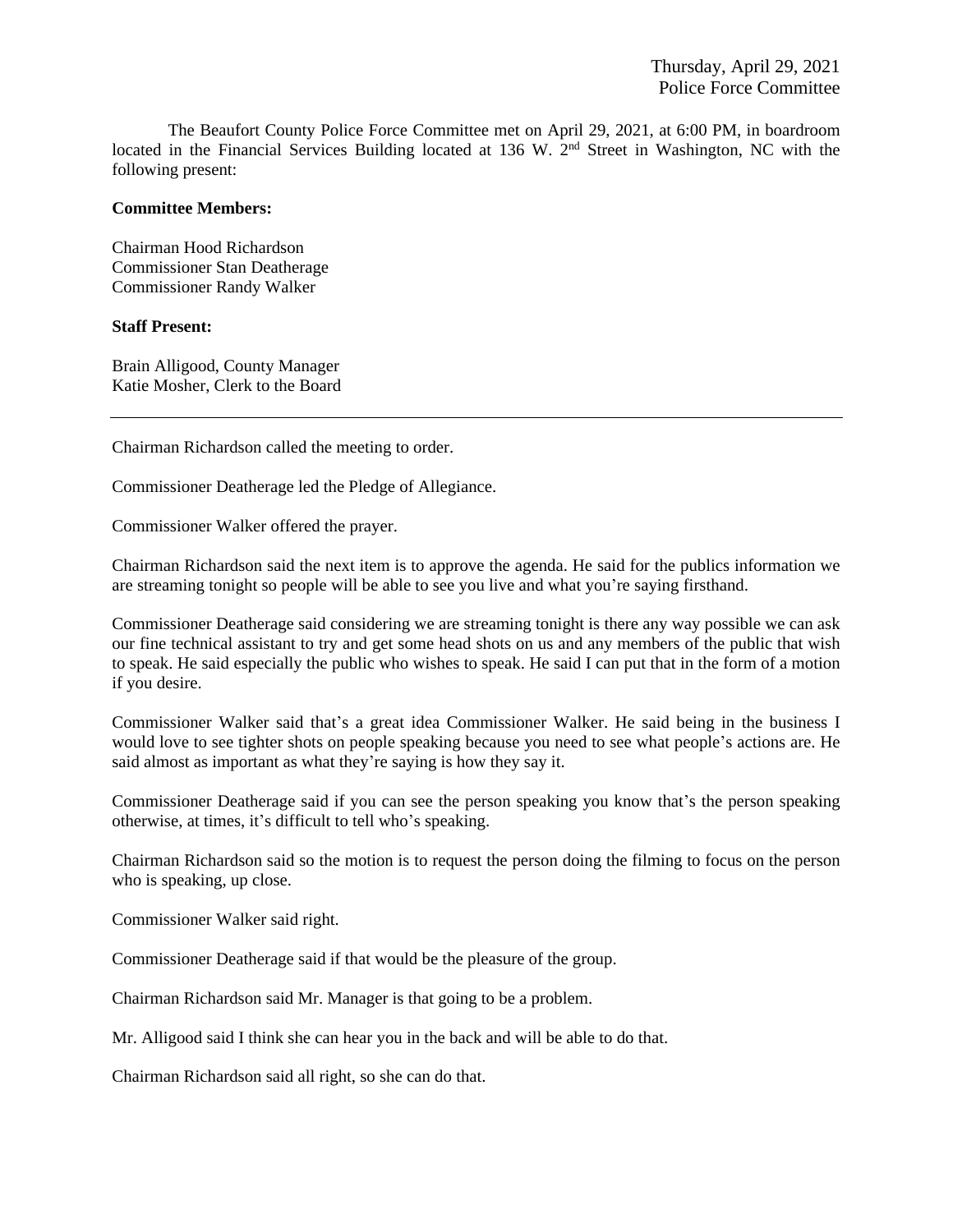**Motion:** Commissioner Deatherage motioned to have the person filming focus on the person who is speaking. Commissioner Walker seconded. The vote was unanimous.

Chairman Richardson said the next item is to approve the agenda. He said I think I was interrupted when we started that. He said you've looked at the agenda, do I have a motion to approve the agenda.

**Motion:** Commissioner Deatherage motioned to approve the agenda. Commissioner Walker seconded. The vote was unanimous.

Commissioner Richardson said the next is approval of the minutes from the March meeting and folks those minutes are extensive. He said I've got about, I don't know, 15 pages of minutes so do I hear a motion to approve on the minutes.

**Motion:** Commissioner Deatherage motioned to approve the minutes. Commissioner Walker seconded. The vote was unanimous.

Chairman Richardson said we'll go ahead to the public comments section of this meeting. He said just to review, each person will have three minutes to state their case, there will not be an exchange between the committee and the individual who is stating their case and you cannot do a personal attack or a political attack on an individual as a part of your three minutes. He said we need to stick with the issue that we're here for deliberations on. He said the first speaker is Barbara Gaskins.

Ms. Barbara Gaskins said good evening Commissioners. She said we are all seeing what's going on with these recent events that are going on. She said Elizabeth City is one to just name a few. She said we have issues in Kinston. She said all of these rural areas are having issues regarding our police so therefore it's very important that we, as a community, work together with our police. She said if our police are not going to help in the way that they should then they need to be voted out. She said I come to you all tonight to ask for a County Police Task Force. She said this current Sheriff's Department, you know, we are having issues. She said Mr. Pie for instance. She said in August of last year an African American 71 year-old man was manhandled at the trash site on Magnolia School Road. She said the circumstances of which, someone called a sheriff via a cell phone. She said stuff like this should not happen. She said even on down to in the 70's with Ms. Joanne Little who was being raped in the jail by the jailers. She said these Sheriff's, they have a duty, they have a civic duty and this Sheriff, in particular, is not upholding his duty so once again I'm asking for you Commissioners to move forward.

Chairman Richardson said the next speaker is Ms. Carolyn Garris and just to be sure you are the chairman of the Beaufort County republican Party.

Ms. Carolyn Garris yes sir I am. She said thank you for allowing me to speak. She said I've been doing a lot of research since this committee was formed and I'm sure you know the history of the Sheriff's Department and how it was formed. She said while researching I ran across a very interesting article from 2011. She said at that time they were having an issue with their Sheriff that went out on extended leave. She said there was an interim director of Public Policy Institute at Western Carolina University, Todd Collins. She said I'm sighting him because I'm using his words. She said the origin of the system for autonomy for Sheriff's originated, as we know, centuries ago in England. She said there were fears that law enforcement would be merely an arm of the King and do the Kings will rather than what was in the interest of justice. She said the idea was to make a more independent office so Sheriffs could carry out their jobs even if they were pressured by local officials. She said you can imagine the problems that could occur if a Sheriff had to arrest a County Commissioner, but the Sheriff could also be fired by the Commissioner. She said article 3 of the of the North Carolina Constitution makes Sheriffs only beholden to the voters. She said they can act independently of other county offices. She said it would take an amendment to change this, as we all know, and if the voters did want to change the question then becomes, what system do you want to put in place. She said would you want them appointed by County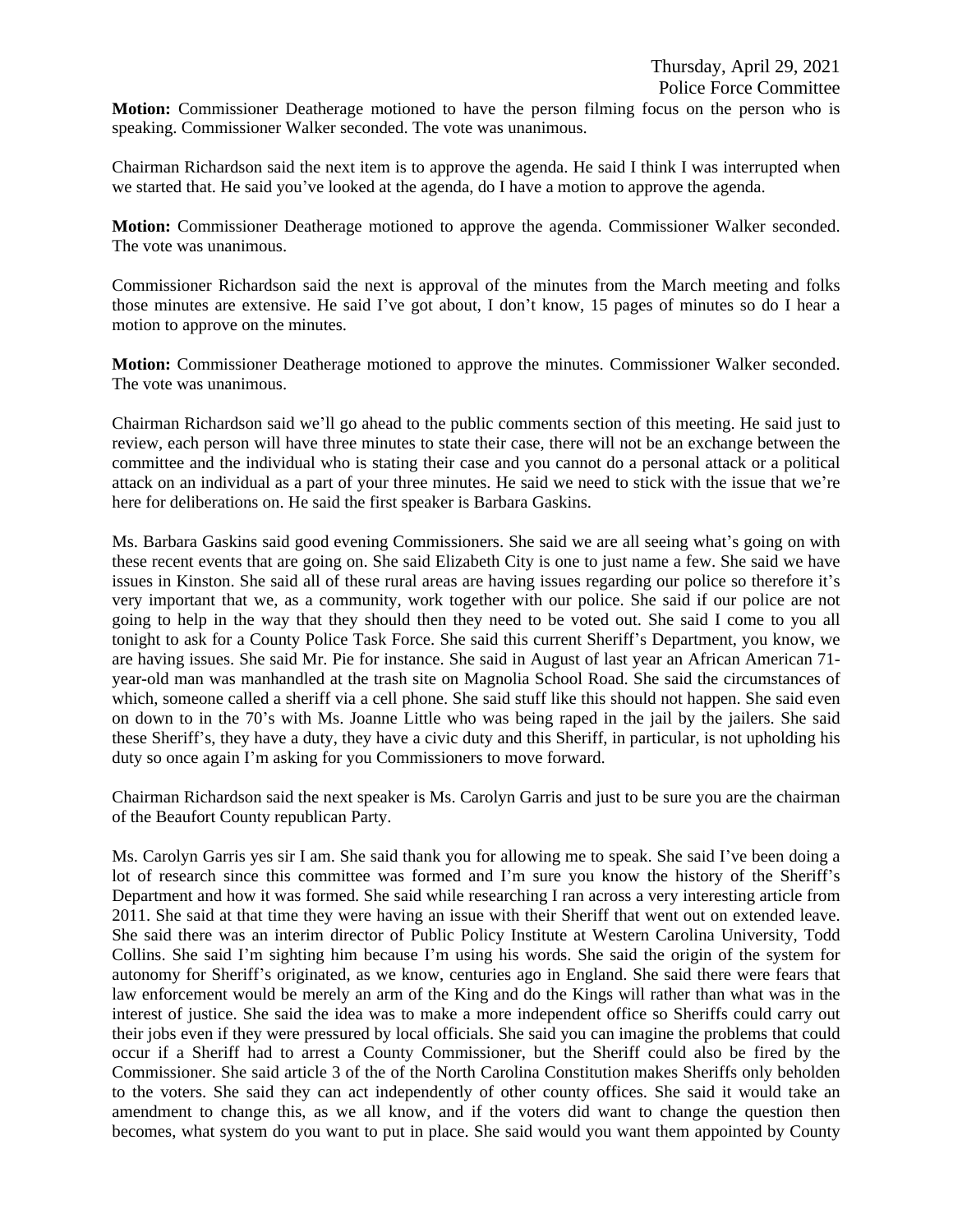Commissioners. She said in North Carolina we do that with police chiefs in cities that can be removed by the town government, but that system could also create problems. She said the current system has strengths and I understand that it has some weaknesses too. She said we all have to be fair minded, but could you imagine the problems if the Sheriff has to investigate local leaders yet he or she is also beholden to those leaders. She said our current system makes the Sheriff directly accountable to the people, the voters, rather than elected officials. She said the reason I'm sharing this is because in this climate that we are experiencing we need more protection and not less, especially in our rural communities. She said with that I close and thank you for listening.

Ms. Patricia Garrison said I've spoken on this issue before, and I still feel very strongly that the mandate of this task force is to investigate what best serves the citizens of Beaufort County. She said if the Sheriff's Office, as it currently functions, provides an ultimatum, or the ultimate police protection and law enforcement in the County then let's investigate this and let that be heard by the people. She let the task force find those facts and present those facts to the citizens of Beaufort County. She said if during this investigation this task force, or this committee finds that there is an alternate form of law enforcement that best serves the people of Beaufort County then we need that information and let the citizens get that information, gather that information through town halls, for example, where we have open dialogue, open communication and then I would present that the citizens of Beaufort County be the ones to vote, present a referendum and vote on the form of law enforcement that they feel would best serve us at this time.

Chairman Richardson said that concludes the list of people who have signed up however it's not limited to the people who have signed up. He said is there any person in the room who wishes to make a statement.

Mr. Gary Blunt said I am former law enforcement for 14 years. He said I agree with this committee. He said when I was a sheriff deputy we always worried that after election time we may not have a job. He said this committee would solve that problem and all deputies, or whatever they would be called if it changes, would be guaranteed to keep their jobs. He said it would go from being political to just serving the people of the county so I'm in full agreement with this. He said but I agree with Ms. Garrison, I would like further details and what the citizens of Beaufort County are going to gain by going to a new County Police Force but I'm still in agreement with it.

Chairman Richardson said is there anyone else in the room who desires to speak.

No one spoke.

Chairman Richardson asked if the Commissioners had any comments.

Commissioner Deatherage said I'm going to stress something, just a couple of things. He said I thank Ms. Garrison for mentioning the obvious, this is a fact-finding committee. He said we're just doing some leg work now to find what is best for Beaufort County. He said we may fail in our endeavor, but it is important that we at least try so as we struggle to find out what could be the very best alternative for Beaufort County's public safety future we'll keep everyone's comments in mind. He said I would like to stress one other thing, we're not getting rid of the Sheriff, if in effect we do decide to have another level of policing in Beaufort County. He said the Sheriff would still be able to, at his discretion, investigate local officials as a duly sworn officer of the state. He said he would have free reign and he'd have more time to do it as well. He said I just thought I would stress that.

Commissioner Walker said I thought that was a really good idea Mr. Blunt, I hadn't thought about that as a positive to this. He said I wanted to make a comment on that. He said that's a really good point about job security.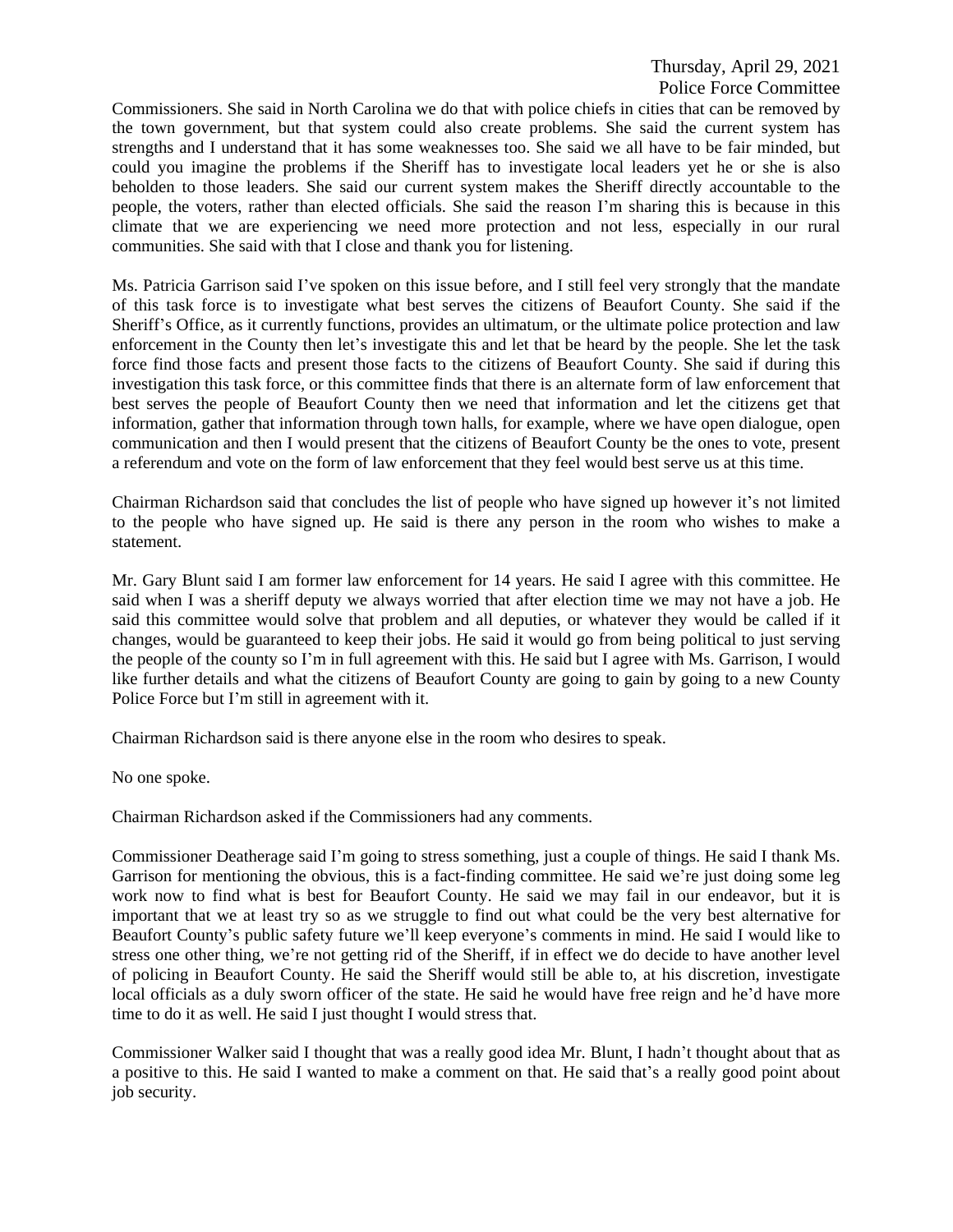Chairman Richardson said the other point is, that Commissioner Deatherage alluded to is we'll still have a Sheriff. He said the Sheriff will still have his Constitutional duties. He said he'll have almost all of his statutorial duties and that includes whatever he needs to do to pursue his job as the Sheriff in Beaufort County. He said some people think we're trying to eliminate the Sheriff and do away with the Sheriff, no, we're not trying to do that. He said the constitution says the Sheriff has certain duties and among that is run the jail, serve warrants and to provide the bailiffs for the court system. He said there are other duties he has, some of which we'll get into later on in this particular meeting but we're not trying to eliminate the Sheriff. He said we're trying to level the police enforcement that Beaufort County deserves to have with a thoroughly competent and professional force, and it is a really big deal that these deputies or policemen, or whatever we decide to call them, have job security in Beaufort County. He said being able to carry on a department over years and years with accumulated information, accumulated skills, set procedures of how people are supposed to beave is important. He said right now, under the present system of the Sheriff, it can change tomorrow. He said it can certainly change when you elect a new Sheriff but those things can change tomorrow and we've had deputies, since I've been a Commissioner, that have been fired for virtually no reason whatsoever and they can be fired for that reason and job security certainly is an important thing and if you stop and think about what that means., from the standpoint of presenting evidence to grand juries and favoritism, that deputy has no choice but to do what the Sheriff directs him to do on any particular case. He said but a police department, with the Chief working for the County Manager, the County Manager working for the Board of Commissioners, a review board if there are complaints, a standard policy manual that is written, the ability of any citizen in the County to make an appeal, not just to one person like you do now but to about 11 different people. He said there's seven Commissioners, a Manager, to the police chief and the three-member board certainly broadens the ability to find justice in Beaufort County. He said the Sheriff is still going to be here when this is over with so we're definitely trying to eliminate the Sheriff in any way. He said he will still be an elected official. He said the constitution provides for that, just like it provides for a method of running county government with county commissioners, the house, the senate, and other things so we're not trying to change the state constitution at all. He said are there any more comments from the members of the Board.

### No one asked to speak.

Chairman Richardson said we will move on to comments from judicial and municipal officials. He said we have one official who has come tonight. He said show me your hands if you are a judicial or elected official who has come here to speak under this particular part of the program. He said because if you are you have been invited so we have Cliff Williams, Mayor of Aurora and with that Mr. Williams, if you will come up to the podium, we're ready to hear your comments.

Mayor Cliff Williams said I appreciate you all inviting me, and I may run over the three minutes if that's okay. He said our Sheriff is an elected official, as well as we are, and we all have jobs to do. He said obviously you all have some problems with Sheriff Coleman, I don't. He said he's been very good helping out the Town of Aurora because we can't afford to have a police officer. He said he's kept two police officers rotating back and forth and we keep close communication with one another, and I think he's done an outstanding job for us and whenever we call him he's come through. He said I understand, and I've learned some other things tonight as well, but I have talked to other counties about their Sheriff's departments and a Sheriff has a lot more authority than a police force has. He said let's say that we put a policeman in your school system, somebody comes in and shoots up your school, he can't leave that property to pursue the guy that just got through with killing your children. He said a Sheriff's Officer can. He said there's other incidents that I could talk about, but these are the things I have concerns about, why do we have to have two. He said we're trying to manage our money, our budget, how is it we can afford to pay for, the schools can afford to pay for school protection but yet we can't afford to fund the Sheriff's Office. He said obviously there's some conflict here and I think we need to work these conflicts out. He said we're all trying to accomplish the same thing, the protection of the people of Beaufort County. He said let's say you have a gun, you believe in protecting yourself and all of a sudden, with the new administration, they say we're going to take your gun. He said I talked to Pamlico County and said what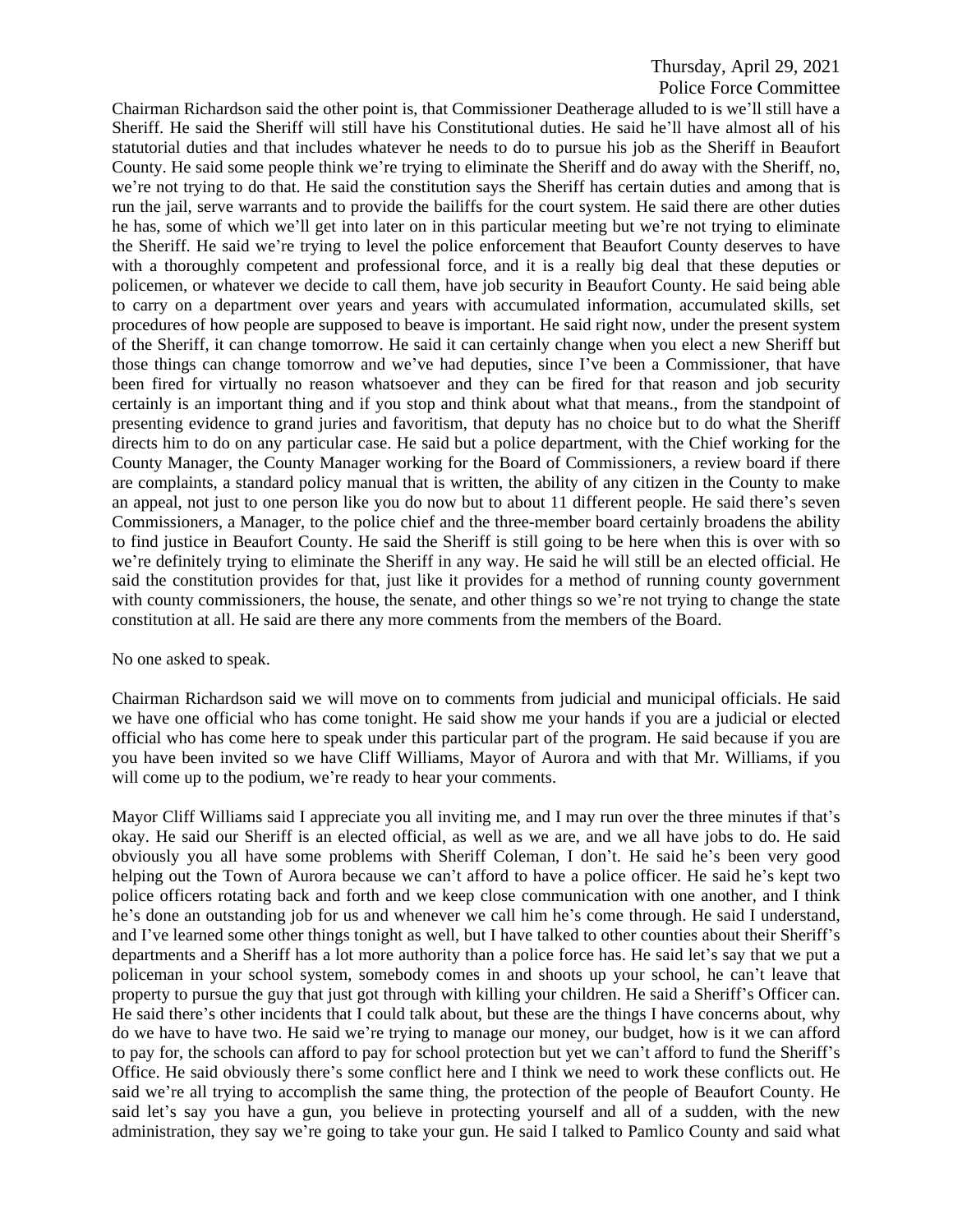does your sheriff say, and they said don't worry about it. He said nobody is going to come to this county and take your gun. He said for that reason you've got to be able to protect yourself because if you can't do it who's going to. He said I've been a police commissioner myself for eight years. He said I only had two officers but trust me, I have seen it all, but I had video cameras on my police officers, and you wouldn't believe the stories I had people tell when they would come in. He said let me give you one example. He said a woman, we get a call from Nutrien. He said a woman had left the plant, she had stolen something, they called the police, they stopped her in front of what used to be the elementary school. He said they got her out of the car and frisked her. He said she was screaming that they had mishandled her, said that she was going to, they tried to do other things and all that. He said these guys didn't corrupt her, they didn't touch her, she spit on them, and she spit on them in the car and all that was on tape. He said so everything that you hear is not true. He said I don't want to see Beaufort County go down the road of Chicago and I don't want to see; I don't want to waste your time having to deal with these problems because as a police commissioner I had to deal with them. He said and what a fiasco. He said you guys have a lot more important jobs to deal with than this. He said for that reason I think we need to work this thing out the best way that we can. He said if you need a liaison to help you solve this I'll be glad to volunteer to help you guys do this, but I think a lot of all you guys, but I also think a lot of Ernie Coleman and he's never mistreated me. He said he's done what he said he would do and he's an elected official therefore you can't control him. He said he has a job to do. He said you can fire him; you cannot vote him in anymore, you can do the same thing with these guys. He said what concerns me about this is what if these guys defund him or if this thing doesn't work out and it ends up hurting their career. He said that's what's worrying me so having said that, I hope I didn't step on anybody's toes because I still consider you all friends but on the other hand I think we need to support our Sheriff.

Commissioner Deatherage said let me answer a couple of your concerns. He said the intention of this group is fact finding, it is not defunding. He said there was never a thought to defund, He said if we did have a Sheriff's Department and police it would cost the same amount of money. He said we would figure a way to make it happen or we wouldn't do it. He said if it came to a point where it didn't look like it was feasible, I can't speak for all the other Commissioners, but I can speak for myself and Commissioner Richardson, there's no intention of spending any more money. He said the idea is to become more efficient, run the jail more efficiently and do everything that needs to be done in such a manner that it's good for the people of Beaufort County. He said if it's not good for the people of Beaufort County then I'm sure we would be voted out and you would go with a different plan. He said again, I keep hearing there's a defunding process going on. He said nothing could be further from the truth. He said we spent more money with the Sheriff's Department last year than we ever have. He said we spend a lot of money on the Sheriff's Department.

Mayor Williams you spent Covid money to fund the schools.

Commissioner Deatherage said the Covid money is funding part of it. He said they need to make a decision on how to protect the schools. He said there's a lot of options on how to do that to achieve the best public safety so we would make that decision at that time. He said I have my personal feelings, opinions on what's best but again it would take four Commissioners to make the better choice, the better plan. He said I think there's ways to keep our children safe in a manner that would create an impossibility of there ever being a drastic danger situation ever happening in Beaufort County. He said I think you know what I'm talking about.

Mayor Williams said I know I'm the Mayor of Aurora but Richland Township, I get calls from everywhere so I still worry about the south side of the river so it could very well affect us. He said I want us safe on the south side of the river. He said I'd just like to see you all make the right decision here. He said this could be a bad money issue and I don't want to see that happen. He said you guys have certainly been good to my town and again, I consider you all to be my friends. He said I think you all do a good job; it just concerns me what could happen.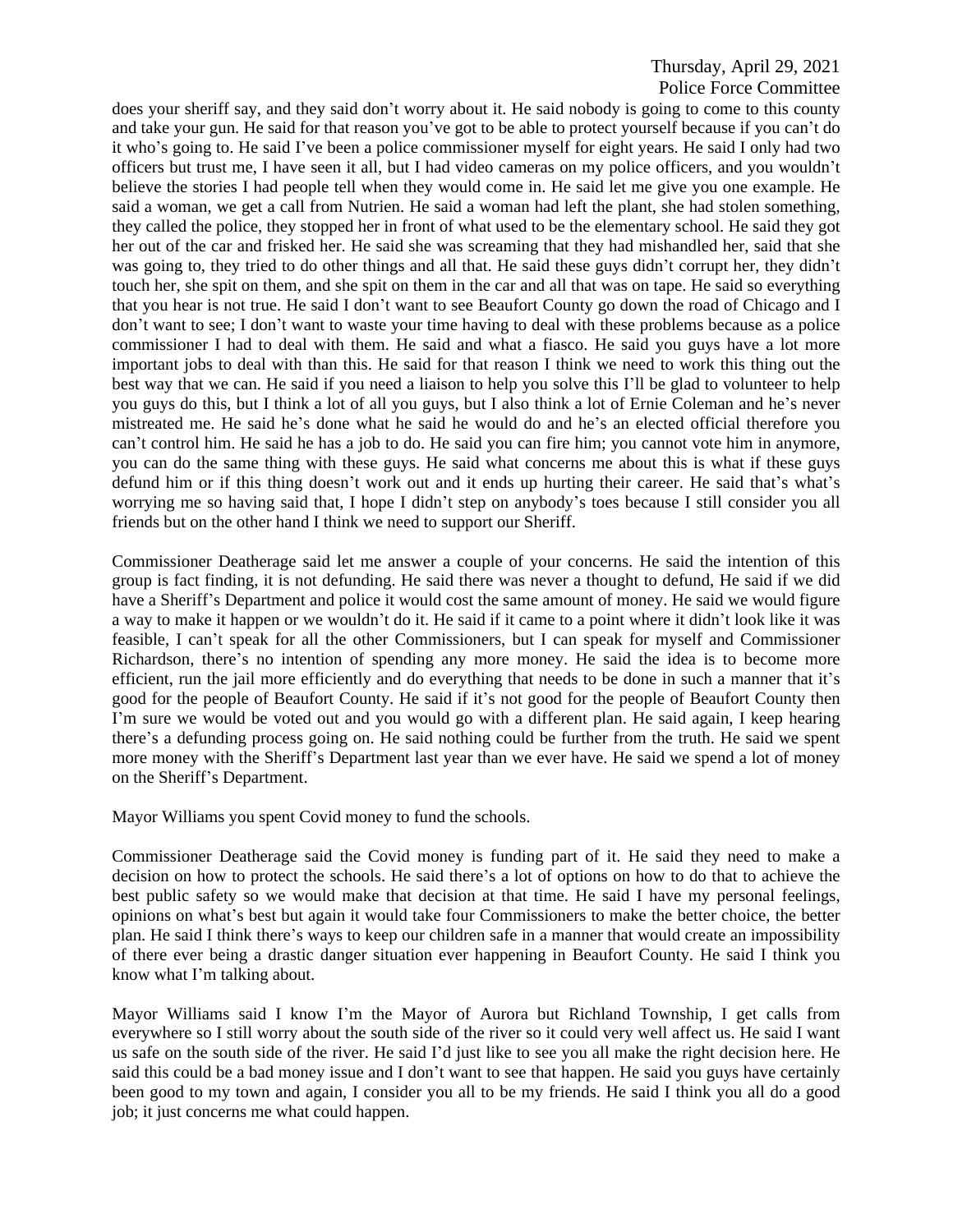Commissioner Deatherage said I'll answer that, it is a big decision to make and again, it would be all of the Commissioners, we're just fact finders but it would be a political decision and if it's made correctly it could be a good one. He said regardless, it needs to be done well and thought out precisely in order to affect that kind of outcome.

Mayor Williams said will the police have the same authority as the Sheriff.

Commissioner Deatherage said the police commissioner would not have that same authority as a Sheriff but combined with a Sheriff who's still in office in the County you would still have the same coverage that you have now, absolutely.

Mayor Williams said I want to make sure there's coverage on that side of the river.

Commissioner Deatherage said we would, yes he would, it's a county police force. He said he can go wherever we tell him. He said we could, if we thought it was best to put a station right where you want it to be, in your town. He said it would be served by the County, why, because your people pay County taxes, that's why and that's how. He said you've got to put them somewhere, might as well be in Aurora.

Commissioner Walker said one thing I want to correct. He said I think we've worked out the ability for resource officer to leave campus in pursuit with agreement, with mutual aid agreements with local departments. He said that's what's going to happen with our new arrangements that the school has with the private company. He said I'm very confident this could be.

Mayor Williams said they will be able to make arrests in the County as well.

Commissioner Walker right. He said if there's a situation where a pursuit has to be in this private officer, I'm pretty sure he'll be able to pursue and with everybody else, as it does now, joining the chase, if you will. He said but if it originates on school property and the school resource officer initiates the chase then this thing could carry off of campus, throughout the county and beyond, if need be. He said so that's, I wanted to correct that. He said the other thing, you're right, I don't have a problem with the Sheriff at all. He said once again, I'm a new commissioner but I've never met him, so I don't have an opinion about him. He said I've asked Representative Kidwell if he would organize a meeting between us and the Sheriff and I'm glad to see you volunteer, I'll ask you too. He said so work that out, in this room, I'll meet any time.

Mayor Williams said if I can get this worked out we can put this to rest.

Commissioner Walker said I agree with you, I'm not a fan of this. He said I'm here to learn why we should do it and I'm depending on these guys to teach me. He said Mr. Blount, back there, had a really good idea I hadn't thought about, job security. He said that's, I think we're going to have a discussion soon about the rotation of drug enforcement agents and so I don't know how the job security works if we're going to be rotating agents so that, I have more questions.

Mayor Williams said it's not very often that I've fired somebody but if I have a reason to fire somebody, that's my business and it's the same thing with the Sheriff. He said if he's got a problem with somebody, it's not something, you don't want to make this everybody's business but if you've got a problem with somebody, if you're stealing from me I don't necessarily want to tell all my employees that you're stealing but I will fire you. He said if there's an issue I don't want them to be a part of my team.

Commissioner Walker said I'm in business and I follow the same thought process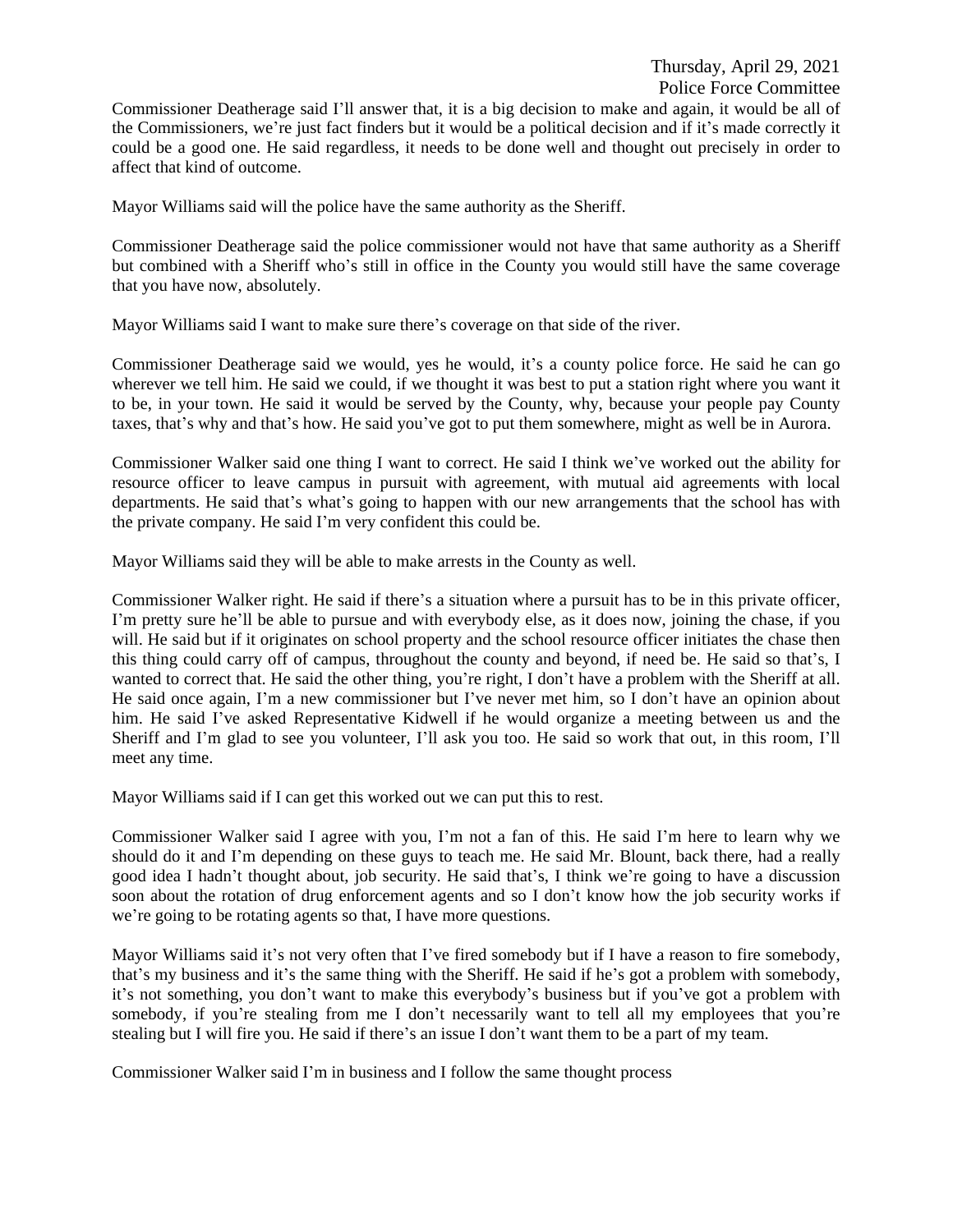Commissioner Deatherage said I think we're all in agreement on that.

Chairman Richardson said let me add some things to that if you guys are finished. He said you've got, there have been issues. He said don't forget I've been here for 24 years; I've seen a lot of things. He said there are issues with this Sheriff and other Sheriffs who refused to say his employees cannot use County property for personal use. He said we had that issue. He said we had people using vehicles, taking families out to eat, driving children to school, personal use of public property. He said there are state statutes that say you cannot do that and when the Sheriff was confronted with it he said he had the right, because he was a constitutional law officer, to use anything any way that he wanted to. He said that's a serious problem in my book because I'm here to keep my employees, who are County employees, from stealing from you and that's what they were doing. He said accountability has been a real serious problem in the Sheriff's Department. He said he wants to use the fact that he's a constitutional officer, well I'm a constitutional officer, you're a constitutional officer, there's nothing unique about that. He said that doesn't mean that we're not supposed to be honest. He said that doesn't give us a get out of jail free card, so we've had serious problems with accountability in the Sheriff's Department. He said they were using; I don't know what the number is now, but it was \$100,000 a year in drug buy money. He said the Sheriff refused to account for it and we had four Commissioners that refused to require him to account for how he was using that money. He said over ten years that's \$1 million. He said do you know how many drugs you can go on the street and buy for \$1 million. He said there's no accountability here. He said oh, \$5.00 bags or \$10.00 bags, how many of those can you buy for \$100,000. He said you could probably buy one for most of the County so there's serious problems with the Sheriff being willing to account. He said there's other problems in my book, with the Commissioners being weak and not requiring the Sheriff to account. He said part of the problem we have right now is because of the Commissioners because they don't want to go out on a limb and say the Sheriff has to account for the money he gets from you, the taxpayer, just like everybody else does that's an employee of the County. He said so we have got those particular problems. He said we've had problems with changing out guns every three or four years. He said I mean, how many people have we killed. He said can you wear out a gun every three- or four-years killing people, I don't think so. He said accountability is what this is about and that's where we need to go with this. He said with a pattern of authority that has been in place since about 900 A.D., having to go through one person is a serious problem in my book to get justice. He said I'm for democracy. He said you have to do that. He said if the Sheriff refuses to investigate your case and we've had the Sheriff sending out letters to people. He said I don't know how many this Sheriff sent out, but I know the prior Sheriff, basically the letter said, and I'm paraphrasing, they didn't steal enough from you for us to investigate it so we're not investigating it and you can go on from there. He said you don't need justice to be meted out based upon having to go kowtow to any public official to get justice. He said that is just not right. He said with the system that Gaston County is using, you have 11 people. He said you have a system of checks and balances. He said when the Sheriff refuses to cooperate with you, there are no checks and balances, period, none whatsoever. He said I can't tell you the number of women who have sat in my office and said to me my son was murdered and it wasn't even investigated. He said it's swept under the rug, covered up and you go on your way. He said we've got a lot of that. He said if you have a county police force you have 11 people you can go to if you use the Gaston County model, to get justice for you and your family. He said you've got seven Commissioners to talk to. He said you've got three people on the police oversight that you can talk to. He said that's not the right name, but we'll call it that for the moment. He said you've got a police chief that's hired by a county manager, and you've got a County Manager that you can go to and say things aren't right over here. He said there's not a person in this room who, if they've lived here ten years, has heard the story of well I tried to get something done about it and they won't do anything. He said another serious problem we have with accountability, and go talk to the people that do this, ask them how long should you leave someone doing drug investigations on that particular job. He said every person has told me two to three years is the limit and the reason is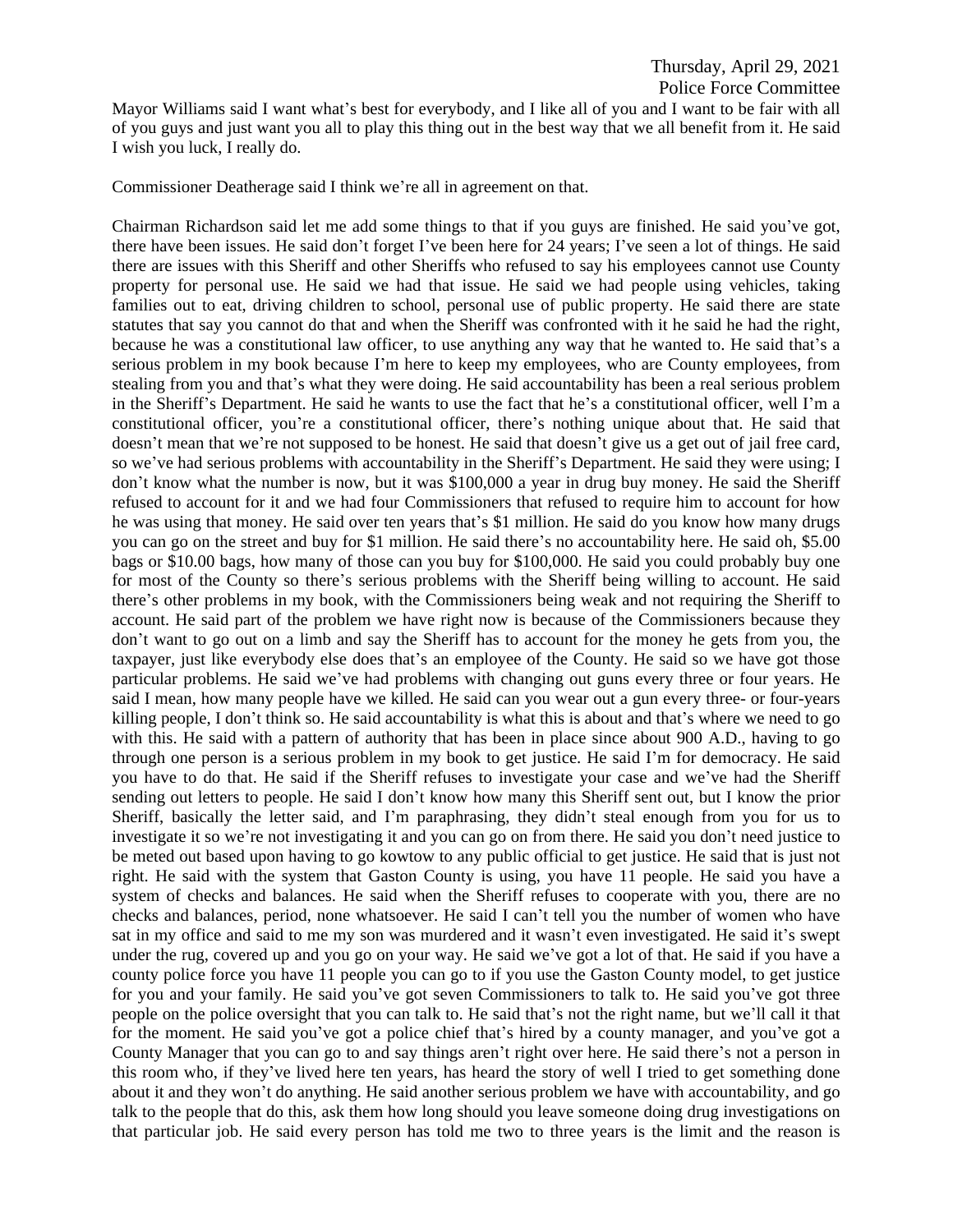there's so much money in drugs that it's easy to corrupt anyone with money. He said we have no roll-over in that department. He said we should be rolling over drug investigators so we get a fresh face every two to three years and you would see the level of drug activity go down so there's money in drugs. He said drugs are the thing that is driving law enforcement today because out on the street that's where the money is being handled and that's where the money is being exchanged and we need a system that County Commissioners can require the police chief, the Manager, and everybody else that's involved to actually do something about it instead of giving us lip service. He said so there's a lot of benefits that go with this and that's what we need to be looking at is what are you, the citizen, going to get that you aren't getting now if we use a county police force. He said that's what this is all about. He said do you guys have anything to add to this before we move on.

Chairman Richardson said the next item on the agenda is discussion of the pros and cons of a County Police Force. He said some of those we just talked about so since I've been talking, Commissioner Deatherage and Commissioner Walker I'll leave it up to you guys to lead off with this.

Commissioner Deatherage said you hit the high points. He said again, this is a fact-finding endeavor and again, one of the incidents mentioned, I would like to reiterate was the incident where there was a letter sent out that there was not enough of a transgression or a crime for it to be investigated and that happened some time ago. He said I believe it's been at least a decade or more when we were both Commissioners. He said so it's not only this Sheriff that seems to be some animus, maybe, between the Commissioners and the Sheriff and the School Board and the Sheriff. He said it's just that we've had situations over the years, and it has not been an effective way of operating public safety in Beaufort County on some issues. He said if we decide that there's a better way to go and again, it's going to take four Commissioners to do so then that's an endeavor we will pursue. He said however we don't know if we're going to move in that direction. He said this is a fact-finding tour. He said we have no understanding of how the facts are going to turn out. He said there's many moves we have to make in this puzzle, this game we're playing. He said I don't know; I don't have a whole lot more to say than that.

Chairman Richardson said we're done taking comments from the floor.

Ms. Brinson-Slann said I was going to make a clarification.

Chairman Richardson said no, we're not taking comments from the floor.

Ms. Brinson-Slann said I would like just a moment.

Chairman Richardson said I'm sorry but we're not taking comments from the floor.

Commissioner Walker said this letter that you're talking about, was it not, once again, the reasons for that was that the lack of deputies or he felt he needed more deputies and he was saying he couldn't, didn't want to investigate every crime and if that's the case then what we're in to now is because of the lack of deputies and my question is how many deputies do we need.

Commissioner Deatherage said if I remember correctly at that moment in time I think there were under 60 deputies.

Chairman Richardson said there were under 60 sworn deputies but the, when I first came in we had about 40 sworn deputies. He said now the County's population has not grown and now, maybe the Manager can tell us, we've got about 65 sworn deputies so we've got a lot more sworn deputies than we've ever had.

Commissioner Deatherage said we actually have more sworn deputies per capita now than we had then. He said that's the answer to your question.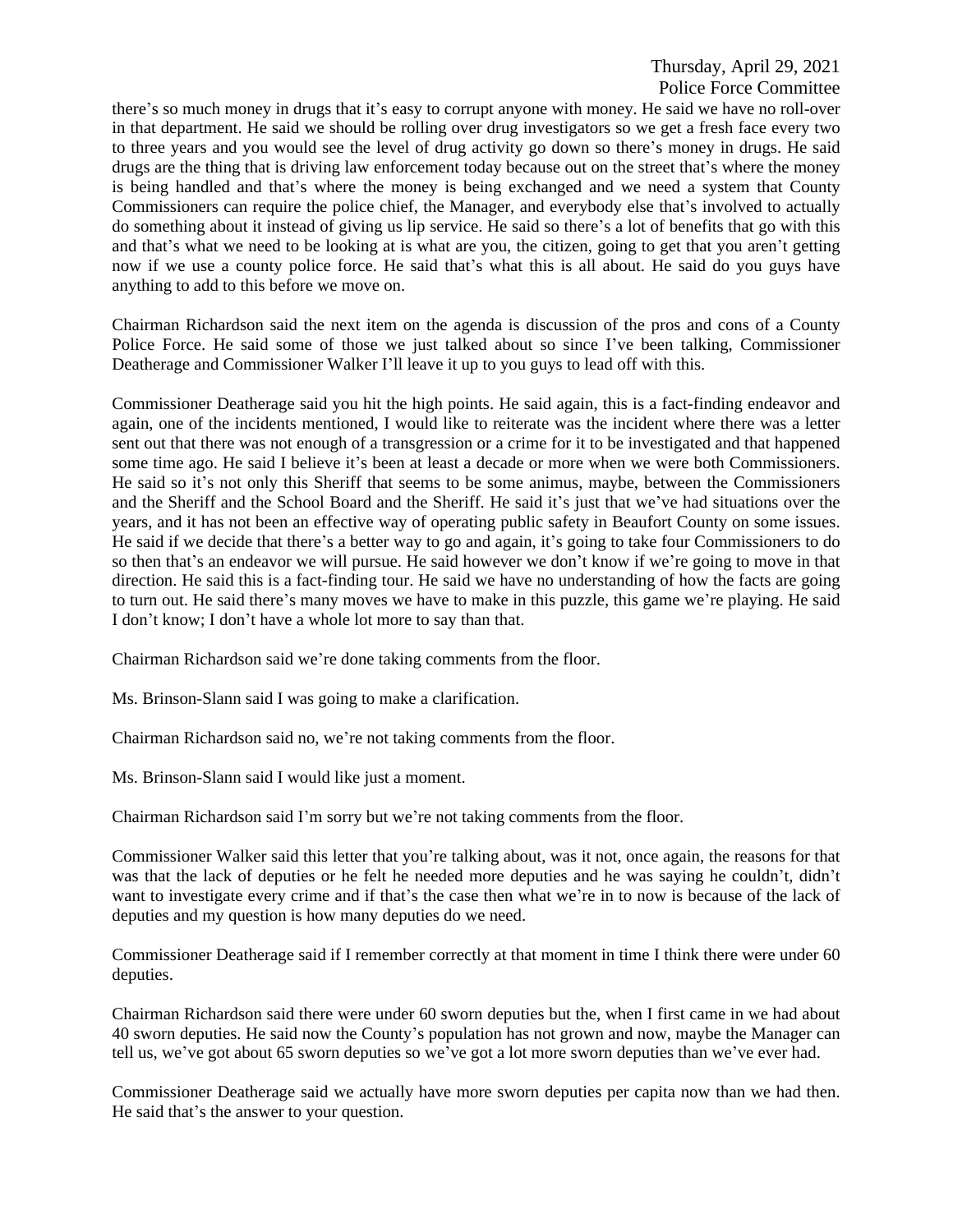Police Force Committee

Commissioner Walker said well no. He said somebody within the Sheriff's Office would need to tell me how many they would like and why and it might be a consideration and the whole thing, at least the animosity that seems to be occurring, might stop if we found out why we need so many deputies in the County.

Commissioner Deatherage said we are in budget right now; this is a good time to discuss this. He said I'm not clear on the problems there. He said we haven't seen or talked to the Sheriff in the last two years.

Chairman Richardson said we have never had a report in the last 15 years from the Sheriff, on the amount of crime, to the Commissioners that we have in Beaufort County. He said the Gaston County, the police force, they give a monthly report of we've had so many of this class of crime, so many of that class of crime, we made so many calls, we dealt with so many domestic issues. He said those Commissioners get a report every month so they can see what the Sheriff is doing. He said this Sheriff refuses, again we're back to accountability, this Sheriff refuses to report any of that. He said we just have to take his word for it. He said now, you've got to keep in mind I'm a surveyor, I get all over the County and I see a lot of things going on and I've seen over the years, I'm not saying recently but occasionally of deputies that didn't look like they had a lot to do. He said there's no way, at the moment, that the County Commissioners can evaluate the effectiveness of the Sheriff because of his refusal to cooperate with the Commissioners of the County. He said if you have a county police force there's no question that there will be cooperation because they're required to turn in a monthly report and the Commissioners can see what's going on and if you need more deputies it can be justified. He said now part of the Sheriff claiming we were defunding him, that's an untruth, I asked the question sitting right in that chair, if you need more deputies please give us the statistical information so we can evaluate it to see whether you need these people or not, in our mind, before we appropriate this money. He said the Sheriff refused to do that. He said so all I can tell you is we've added deputies just about every year since I've been a Commissioner to the Sheriff, and he's still claims he does not have enough. He said you need to understand that if you start producing statistics and start producing data what you wind up with is public officials who now have to show their ability to manage, and you have a way of measuring their management ability. He said we don't have that; you just have to take their word for it. He said \$100,000 a year is a lot of money to spend buying drugs and there's not a single Commissioner that can tell you the effectiveness of that program. He said where the money is spent, and I don't want to know who you gave the money to unless you closed the case. He said there's no reason if the case is closed for the Sheriff not to say we had four cases last month, the drug money really paid off, we used that, it took us a year to close the case truthfully but here's the benefit for your money. He said we get none of that. He said you don't know about any of that, and the drug business is very good in Beaufort County, so you need to keep that in mind. He said another problem, and I'll talk until you guys jump in, another problem is we have about 16 unmarked cars or so in Beaufort County. He said anyone that knows police theory knows that putting a sign on the side of the car that says Sheriff will deter a lot of crime. He said these are really, more, or less, personal use vehicles because nobody has any way of knowing who's going where, how they use them, and you've got a Sheriff who's saying he has a right to take public property and allow his employees to use them for their personal benefit, so you need to be aware. He said you need to be aware that accountability is a big problem and you're going to continue to have a problem until you do something about it. He said Commissioners fund the Sheriff. He said your tax money funds the Sheriff. He said we have a right under North Carolina law and a fiduciary responsibility to know how that money is spent. He said we don't know that. He said the highest paid deputy, last year, received \$92,000. He said multiple deputies are getting \$20,000 and \$25,000 in overtime per year. He said why, because nobody is watching. He said nobody is trying to control overtime. He said Mr. Williams, you run a business, I run a business, what's one of the things you're supposed to be doing, controlling your overtime. He said you do that with management and if you don't control it you're a poor manager and you're going out of business. He said in this case government can't go broke, we just raise taxes, you pay more money. He said right now the Sheriff's Office is open three days a week. He said with a county police force it will be open to the public five days a week. He said he decided that on his own. He said the Commissioners didn't do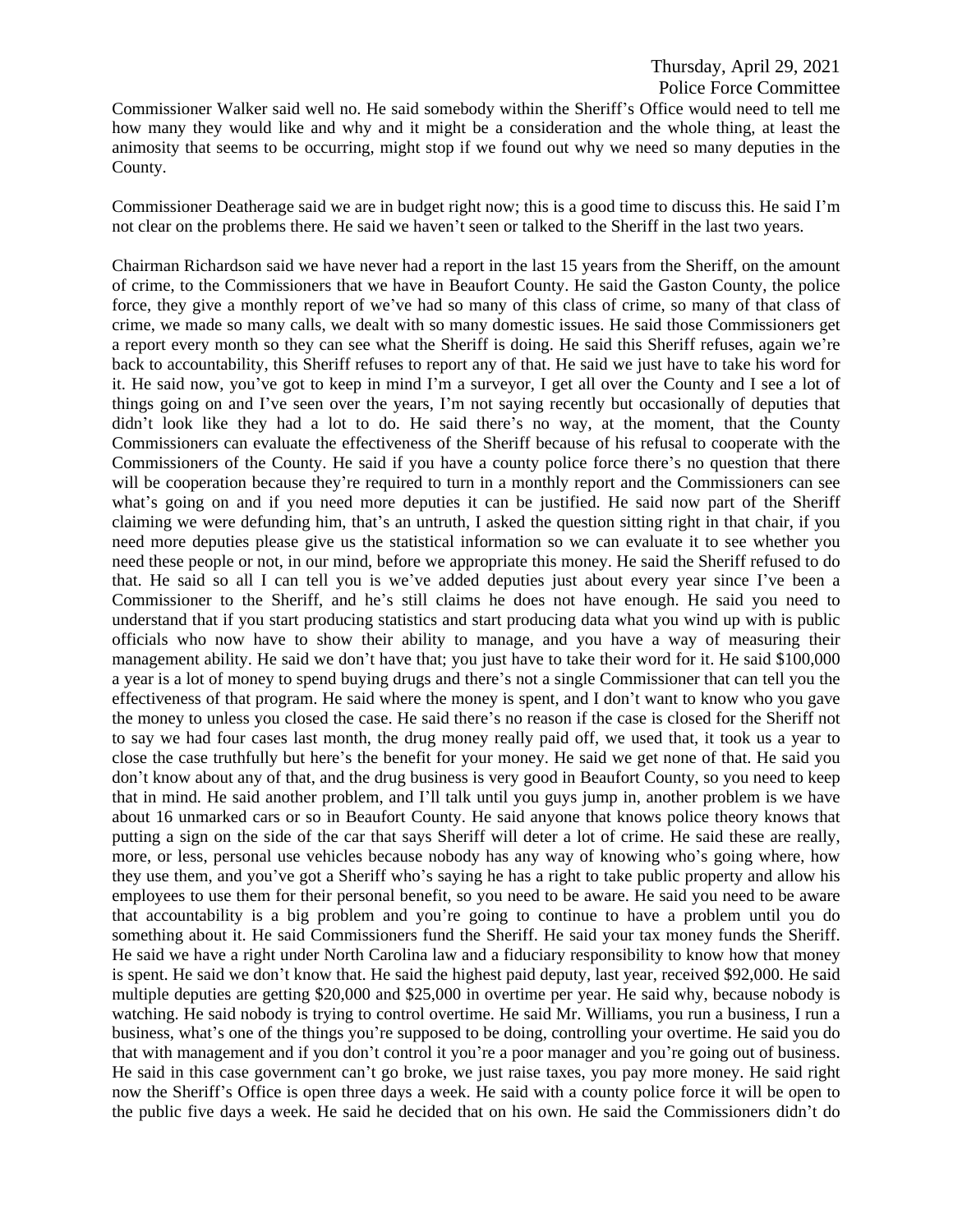that. He said people have complained to me about why they can't get into the Sheriff's Office, and I said he was funded to keep it open five days a week. He said so just keep that in mind.

Mayor Williams said how many days a week do they patrol.

Chairman Richardson said seven. He said better management, maintenance, standardization of vehicles, we won't have to have plush cars. He said if it was me I'd use a black and white car, very economical. He said to me that's all you need to do law enforcement. He said you can see it. He said job security is a very bid deal. He said Mr. Blunt was right about that. He said people working for the County, the reason that the Sheriff can control only his deputies, lets make that clear, a lot of people say that's not true. He said the state law says he can control his deputies and the same law applies to the Register of Deeds so it's the Sheriff and the Register of Deeds and they have the same rights to hire and fire individually. He said their employees, technically, are not subject to the County policy other than to get all the benefits that County employees get and are entitled to. He said the reason they get that special power is that person, in the case of the Deputy Register of Deeds or a Deputy Sheriff has the full authority of the Sheriff and the Register of Deeds so if they're not doing their job or they're not competent or they're not cooperating, there's that bad word again, if they're not cooperating that individual who sanctioned them has the right to remove them and put somebody in their place who will do what that elected official wants them to do. He said that's the reason for that. He said but providing job security to county employees is a really big deal. He said there are a lot of people in law enforcement that I know that stay stressed out because they can be fired with virtually no notice. He said a lot of those people find jobs away from Sheriff's Departments. He said I've heard stories from deputies about doing things they didn't want to do because they wanted to keep their job, so you need to be aware that one of the reasons that at least one sheriff every year is removed from office is because they don't respect the power and authority that they have, and they get into trouble. He said so just look at the statistics on that and you can also ask yourself what happens if all seven Commissioners vote to get rid of the Sheriff. He said that, in just about every case where he's been removed that's happened, you have 100% vote from the Board of County Commissioners and the ball started rolling. He said out of favor citizens, politically out of favor citizens, everyone knows what that feels like. He said there won't be any politically out of favor citizens if we go to a county police department because everybody will be equal. He said everybody will have equal access to law enforcement on the band. He said that is really important. He said I think I've covered everything I had on there. He said there's three more items at the top of this list here and the Manager may be able to help us with some of these. He said one is who will issue gun permits if we went to a County police.

Mr. Alligood said I believe the Sheriff would still do that. He said I believe that is under his purview.

Chairman Richardson said that's in the statute, okay. He said fingerprinting for passports, how would we do that.

Mr. Alligood said the Sheriff's Office does that. He said municipal offices can do fingerprinting because they do that sometimes for folks who are required to do that for their job but I'm not sure about whether that could be used for other documents. He said I'd have to research that.

Chairman Richardson said that's something to be worked out. He said then, who will do the transports.

Mr. Alligood said when you say transports.

Chairman Richardson said prisoners.

Mr. Alligood said that would still be the responsibility of the Sheriff's Office. He said they are responsible for maintaining the jail.

Chairman Richardson said because they have the prisoners they have the custody of the prisoners.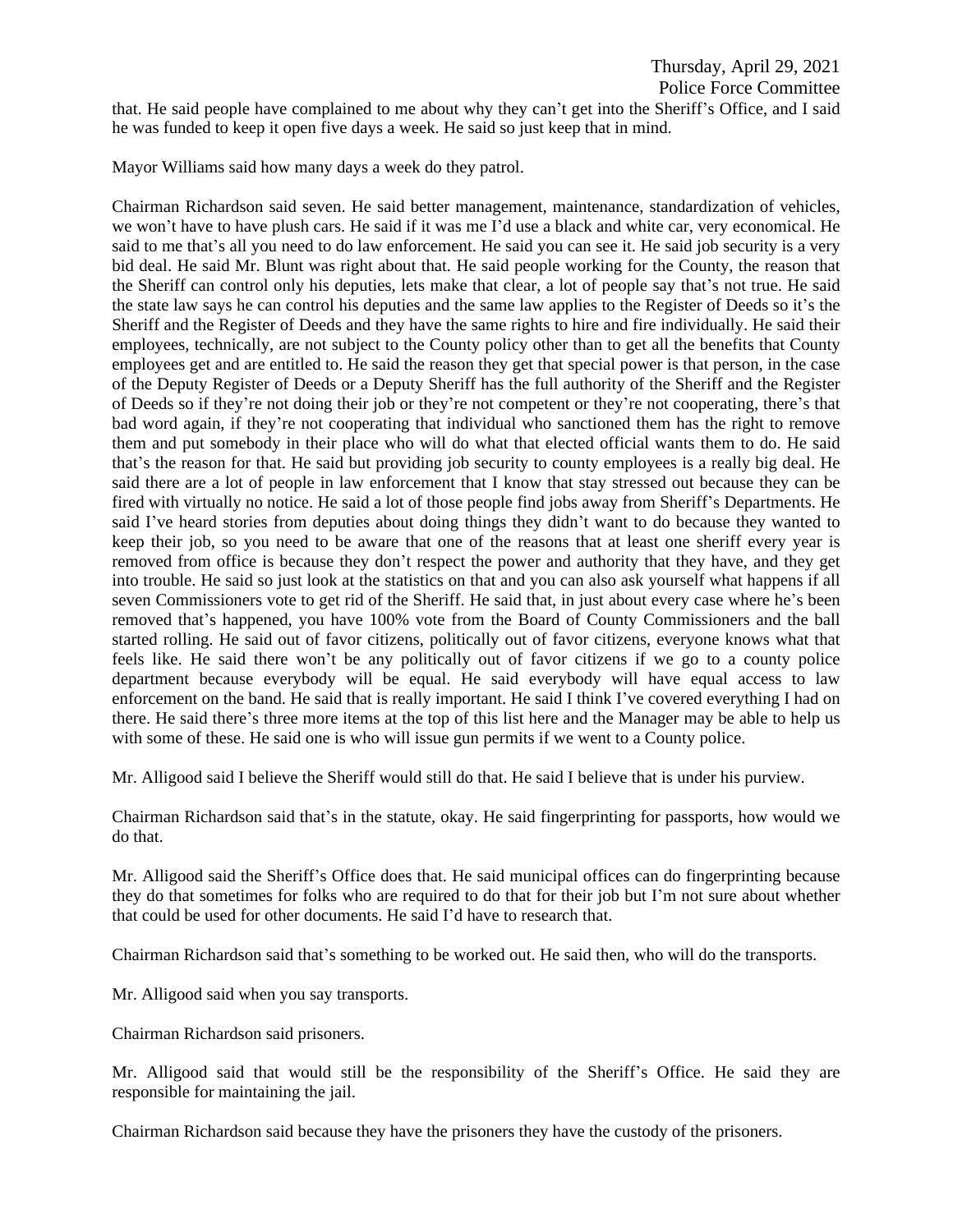Mr. Alligood said yes sir.

Chairman Richardson said can you guys delve anything you want to discuss.

Commissioner Deatherage said I've got one. He said I'd heard some talk about the Sheriff's Department being closed for two days a week. He said I don't know that we talked about that in open session.

Mr. Alligood said I don't recall that we have, no sir.

Commissioner Deatherage said so I guess my question is, you were aware of this.

Mr. Alligood said only recently.

Commissioner Deatherage said did the Sheriff report to you that he was closing for two days a week.

Mr. Alligood said no sir.

Commissioner Deatherage said he just did it willy-nilly.

Mr. Alligood said it's my understanding, in a conversation with the Chief Deputy, was that they were doing that in order to do some deep cleaning.

Commissioner Deatherage said but they're probably open now. He said are they back to five days a week.

Mr. Alligood said I don't know that.

Chairman Richardson said not according to a note outside their office.

Commissioner Deatherage said I had heard the deep cleaning statement and I was thinking that would just be it but please let us know if they are closed. He said I think the people need to know from an open session and we are the open session authority here in Beaufort County, if their Sheriff's Department is open five days a week. He said not seven but five.

Chairman Richardson said does anyone have anything they want to say. He said the next item on the agenda is the trip to Gaston County and Mr. Manager there's been some talk amongst the members of the Board that they may want to put that off, so I don't know where you are on this.

Mr. Alligood said I have had a follow-up conversation with Matt Rotten, who is the assistant County manager in Gaston County, and we have essentially worked out a timeframe and schedule. He said of course that's with your blessing. He said we looked at what the Committee had talked about, the first or second week in May. He said so what we had narrowed it down to was Monday, May the 10<sup>th</sup>. He said it takes about 4.5 hours to get to Gastonia if you obey the speed limit. He said so what we had anticipated was the Committee would go up that morning and then in the afternoon have a meeting with the folks he had suggested. He said that would be Mr. Rotten, Chuck Moore, who was the former County Attorney who still works in the County Manager's office, but he was there when they established all this and has a real good history on this. He said the Chief of Police, unfortunately that week is Law Enforcement week, and the Chief was going to be gone but I had a conversation with him, and he was happy for us to meet with his three assistant Chiefs, and he said he had full faith in those gentlemen to do what they needed to do, and he would be happy to have them meet with you. He said he was going to work on a member of the oversight committee to meet with and then also reach out to the Sheriff himself and ask if you could meet with the Sheriff. He said he may have a little difficulty with that, but he would certainly attempt it. He said so the idea was to go up Monday morning, meet Monday afternoon, spend the night, meet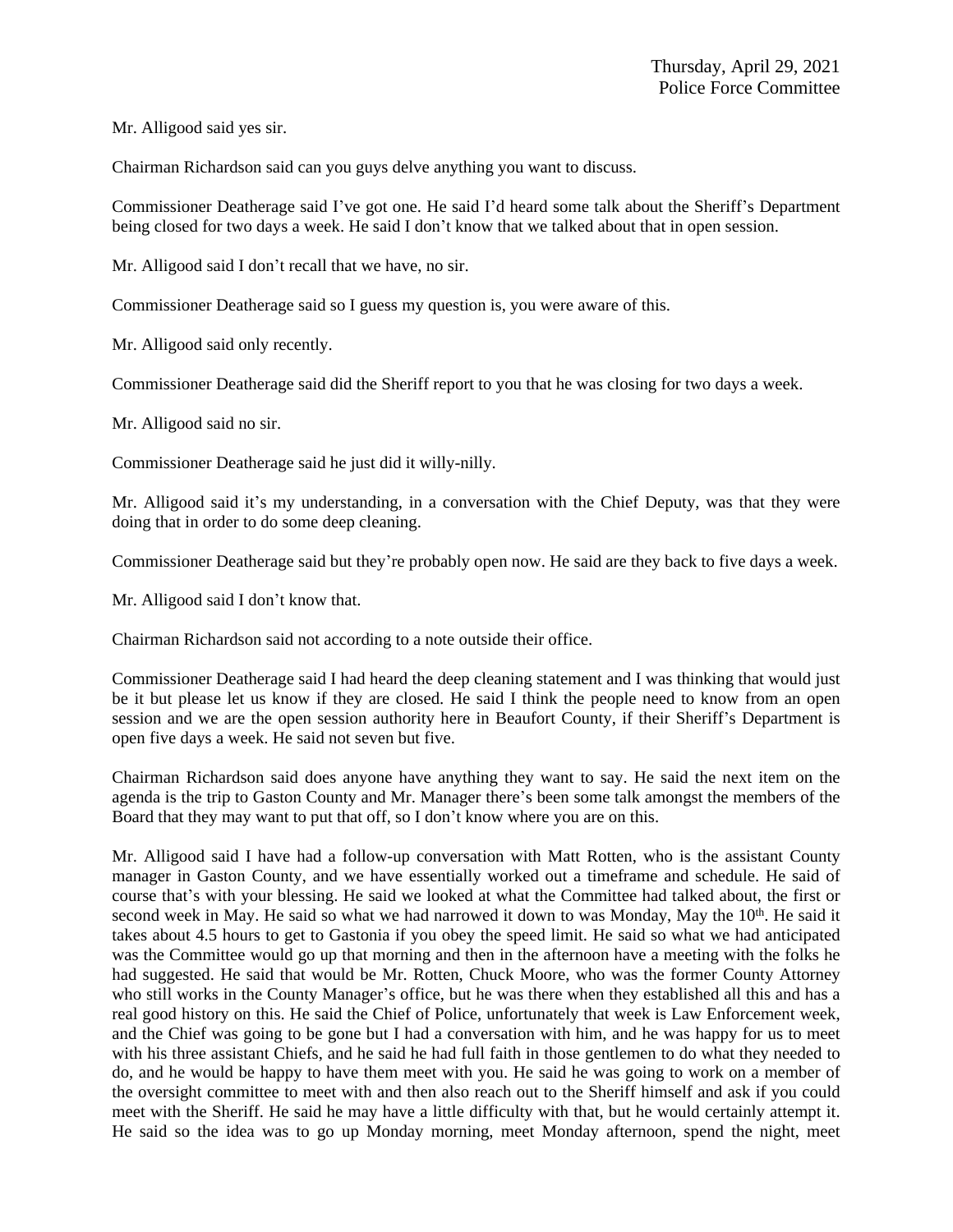Tuesday morning, and then come back Tuesday afternoon, at the Committees pleasure. He said so that is what we have worked out, that is what he is working on with the schedule. He said I told him you had a meeting this week and that I would be in touch with him after that. He said the conversation we had at the last meeting was once you get past the week of the 11<sup>th</sup> we get into budget sessions with the Board, and you're tied up, essentially, that next month so it would need to be pushed to mid or late June but we're happy to work with you however you want to work it.

Chairman Richardson said what do you guys think.

Commissioner Walker said I think if we could push it back then we could meet with the Chief and get him out of his obligation to law enforcement week.

Commissioner Deatherage said I hate to waste the efforts of the Manager, thank you, God Bless you, I appreciate that, but I'm kind of with Commissioner Walker and I'm just wondering if there's any way, I know you guys are working hard and I'm trying to get things done to. He said would we take the County vehicle, the County van.

Mr. Alligood said that's what I had anticipated we would take the County van and go up as a group. He said everybody's been vaccinated so we would go up as a group and come back as a group.

Commissioner Deatherage said I'm just wondering if we did that. He said I'm a pretty good driver, the Manager could drive, Commissioner Walker you are too, is there any way we could do it in one day and not spend the night.

Chairman Richardson said you can't do justice in one day.

Commissioner Deatherage said whatever you guys want to do. He said I'm going to go with whatever you want to do but if you want to wait I'm good with that.

Chairman Richardson said if we wait I think we should set up some firm information and we're going to have to stick to it if we put these people off, just out of courtesy to them. He said so what say you.

Commissioner Deatherage said I'll make the motion that we delay until late June.

Chairman Richardson said any time the last two weeks of June.

Commissioner Deatherage said yeah, provided we're finished with the budget.

Chairman Richardson said we don't want to get to close to July 4<sup>th</sup> because there's to much traffic on the road.

Commissioner Deatherage said oh yeah, don't want to do that. He said we need to finish the budget. He said hopefully we'll be done by then.

Commissioner Walker said so that would be the firm date.

Chairman Richardson said would you say the last two weeks in June to give the Manager some flexibility.

Commissioner Walker said fine with me.

Mr. Alligood said so we anticipate, the Boards regular meeting in June is June 7<sup>th</sup>, that Monday. He said whether you adopt the budget that night or not, we don't know yet. He said we have a special called meeting scheduled for the  $14<sup>th</sup>$  if you don't adopt on the  $7<sup>th</sup>$  and then we can certainly look at that mid-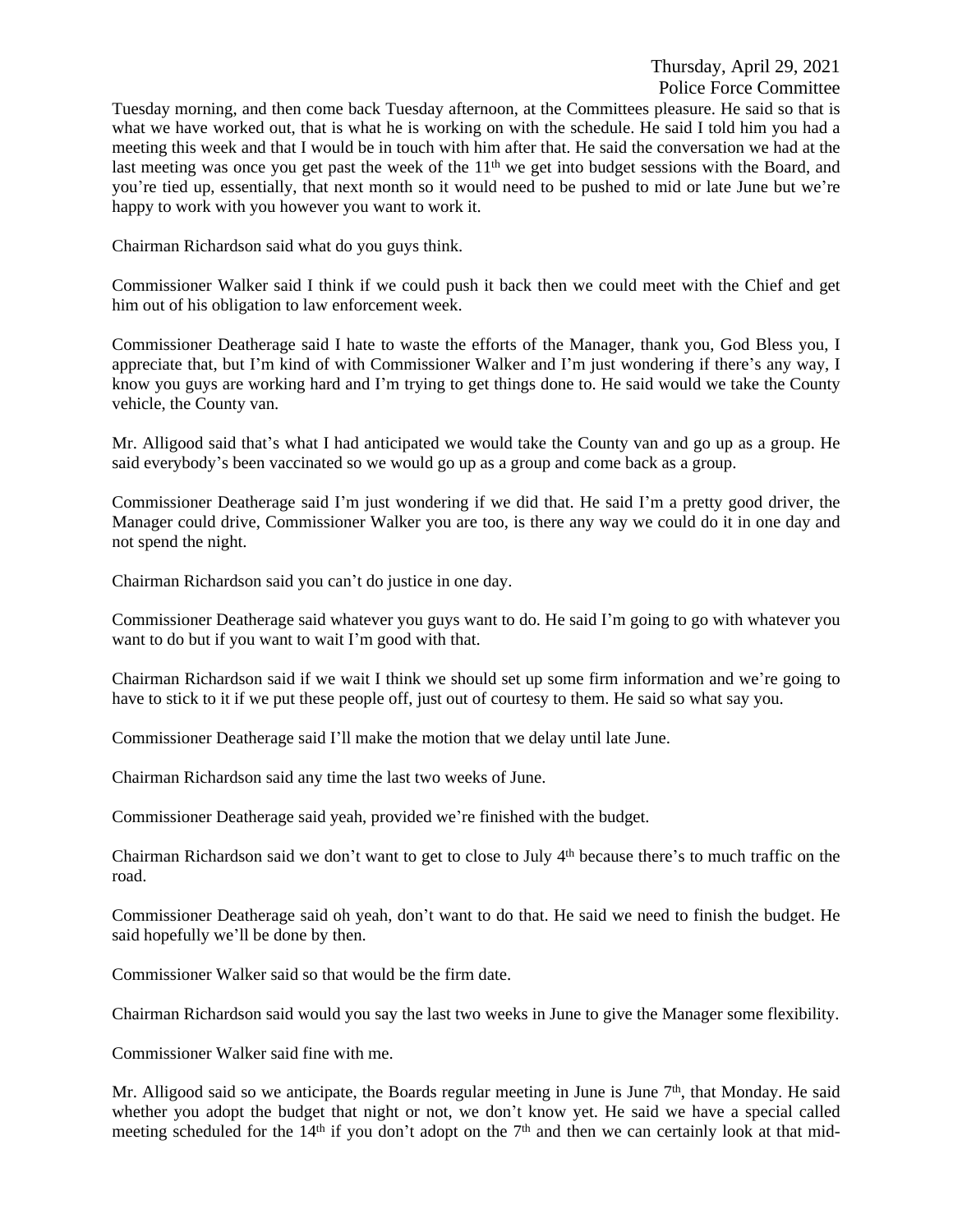week, the week of the  $14<sup>th</sup>$ , the week of the  $21<sup>st</sup>$  if you'd like to do that. He said I do have a commitment the 23<sup>rd</sup> through the 26<sup>th</sup>, the City/County Manager's conference.

Commissioner Deatherage said let me ask this, what if we meet with them in July, is that a problem.

Commissioner Walker said that's fine with me.

Commissioner Deatherage said that way we definitely have the budget out of the way, the Manager's got his Commitment.

Commissioner Walker said it slows down in July a little bit to.

Chairman Richardson said it would have to be the week after the 4<sup>th</sup>, again, to avoid all that traffic. He said there's going to be a lot of people out this year because they can travel.

Commissioner Walker said I'm going to try one more time with this because I've been very pleased with Zoom meetings with the Institute of Government. He said I thought that worked really well, which solves a lot of problems. He said travel, time, everything. He said I think we could get some results. He said it certainly would be better live, in the flesh would be better than Zoom but as far as just asking and quizzing, you know, I think you could do it that way too.

Chairman Richardson said well I'd rather do it in person, but I don't mind Zoom meetings after we make the trip and make personal contact so based on that.

Commissioner Walker said as a negotiated point could we make our live trip one day and then the rest be Zoom.

Chairman Richardson said you can't do it in one day, you just can't.

Commissioner Walker said why.

Chairman Richardson said you just can't.

Mr. Alligood said I've done it in one day, it is a tough drive to Gastonia and back.

Commissioner Deatherage said I can't remember what my motion is but let me restate my motion. He said my motion is that we wait until the  $2<sup>nd</sup>$  week in July and make a 2-day trip, one night trip to Gastonia.

Chairman Richardson said just to throw on to that, allow the Manager to work hi sway through that and let us know. He said all of the Commissioners are invited to go if they want to go.

Motion: Commissioner Deatherage motioned to delay until the 2<sup>nd</sup> week in July and make a 2-day, one night trip to Gastonia. Commissioner Walker seconded. The vote was unanimous.

Chairman Richardson said is there any new business to come before the Committee.

No one spoke.

Chairman Richardson said okay, no new business. He said the next item is future dates for this Committee. He said I think we should meet again in about a month. He said I don't think we should stop meeting at all, even though that trip is out there, so the Clerk has suggested that May  $20<sup>th</sup>$  and the  $27<sup>th</sup>$  are budget workshops so I would just ask the Manager to thread that in and let us know.